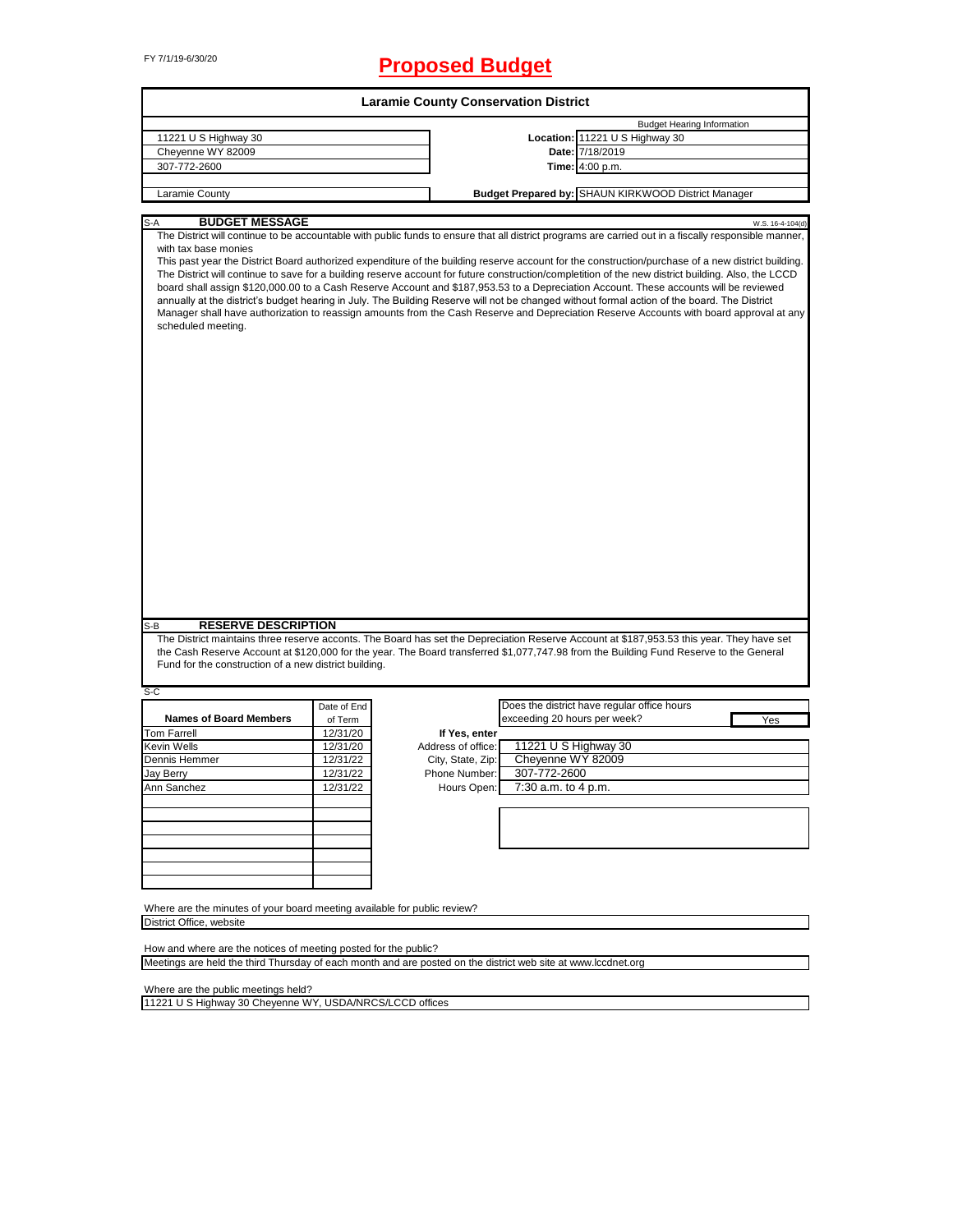### **PROPOSED BUDGET SUMMARY**

|       | <b>OVERVIEW</b>                                             | 2017-2018<br>Actual | 2018-2019<br>Estimated | 2019-2020<br>Proposed | Pending<br>Approval |
|-------|-------------------------------------------------------------|---------------------|------------------------|-----------------------|---------------------|
| $S-1$ | <b>Total Budgeted Expenditures</b>                          | \$888,410           | \$1,035,382            | \$2,083,862           |                     |
| $S-2$ | <b>Total Principal to Pay on Debt</b>                       | \$0                 | \$0 <sub>1</sub>       |                       |                     |
| $S-3$ | <b>Total Change to Restricted Funds</b>                     | \$21,902            | \$120,000              | $-$ \$881,814         |                     |
|       |                                                             |                     |                        |                       |                     |
| $S-4$ | <b>Total General Fund and Forecasted Revenues Available</b> | \$1,478,189         | \$1,400,242            | \$2,805,958           |                     |
|       |                                                             |                     |                        |                       |                     |
| $S-5$ | Amount requested from County Commissioners                  | \$882,968           | \$883,000              | \$927.150             |                     |
| $S-6$ | <b>Additional Funding Needed:</b>                           |                     |                        |                       |                     |

|                        |                                              | 2017-2018   | 2018-2019   | 2019-2020                            | Pending                                                                                                                                                                                                                          |
|------------------------|----------------------------------------------|-------------|-------------|--------------------------------------|----------------------------------------------------------------------------------------------------------------------------------------------------------------------------------------------------------------------------------|
| <b>REVENUE SUMMARY</b> |                                              | Actual      | Estimated   | Proposed                             | Approval                                                                                                                                                                                                                         |
|                        |                                              |             |             |                                      |                                                                                                                                                                                                                                  |
| $S-7$                  | <b>Operating Revenues</b>                    | \$159,460   | \$174,500   | \$1,215,962                          | <u>stalining at</u>                                                                                                                                                                                                              |
| $S-8$                  | Tax levy (From the County Treasurer)         | \$882,968   | \$883,000   | \$927,150                            | <u> Helli Million S</u>                                                                                                                                                                                                          |
| $S-9$                  | <b>Government Support</b>                    | \$21,841    | \$15,264    | \$19,441                             | <u>Tilling</u>                                                                                                                                                                                                                   |
| $S-10$                 | <b>Grants</b>                                | \$147.717   | \$93,778    | \$128,926                            | <u> Hillingar o</u>                                                                                                                                                                                                              |
| $S-11$                 | Other County Support (Not from Co. Treas.)   | \$0         | \$0         | \$0                                  | 11                                                                                                                                                                                                                               |
| $S-12$                 | <b>Miscellaneous</b>                         | \$40.004    | \$7,500     | \$11,000                             | <u>tik kuningan di kacamatan di kacamatan di kacamatan di kacamatan di kacamatan di kacamatan di kacamatan di ka</u>                                                                                                             |
| $S-13$                 | <b>Other Forecasted Revenue</b>              | \$0         | \$0         | \$0                                  | en de la familie de la familie de la familie de la familie de la familie de la familie de la familie de la fam<br>De la familie de la familie de la familie de la familie de la familie de la familie de la familie de la famili |
|                        |                                              |             |             |                                      |                                                                                                                                                                                                                                  |
| $S-14$                 | <b>Total Revenue</b>                         | \$1,251,990 | \$1.174.042 | \$2,302,479                          | <u>radioadd ar y c</u>                                                                                                                                                                                                           |
|                        | FY 7/1/19-6/30/20                            |             |             | Laramie County Conservation District |                                                                                                                                                                                                                                  |
|                        | <b>EXPENDITURE SUMMARY</b>                   | 2017-2018   | 2018-2019   | 2019-2020                            | Pending                                                                                                                                                                                                                          |
|                        |                                              | Actual      | Estimated   | Proposed                             | Approval                                                                                                                                                                                                                         |
|                        |                                              |             |             |                                      |                                                                                                                                                                                                                                  |
| $S-15$                 | <b>Capital Outlay</b>                        | \$47,043    | \$74,622    | \$13,730                             | <u> Karlin Mariji</u>                                                                                                                                                                                                            |
| $S-16$                 | <b>Interest and Fees On Debt</b>             | \$0         | \$0         | \$0                                  | <u>film</u>                                                                                                                                                                                                                      |
| $S-17$                 | <b>Administration</b>                        | \$167,438   | \$225,125   | \$217,018                            | <u>Sililikuutiooni</u>                                                                                                                                                                                                           |
| $S-18$                 | <b>Operations</b>                            | \$461,400   | \$497,076   | \$540,348                            | <u>tik kollektik k</u>                                                                                                                                                                                                           |
| $S-19$                 | <b>Indirect Costs</b>                        | \$212,530   | \$238,559   | \$236,953                            | <u> Maria Ma</u>                                                                                                                                                                                                                 |
| <b>S-20R</b>           | <b>Expenditures paid by Reserves</b>         | \$0         | \$0         | \$1,075,814                          | <u> Kalèndher Ka</u>                                                                                                                                                                                                             |
| $S-20$                 | <b>Total Expenditures</b>                    | \$888,410   | \$1,035,382 | \$2,083,862                          | <u> Eliteratural e</u>                                                                                                                                                                                                           |
|                        |                                              |             |             |                                      |                                                                                                                                                                                                                                  |
|                        | <b>DEBT SUMMARY</b>                          | 2017-2018   | 2018-2019   | 2019-2020                            | Pending                                                                                                                                                                                                                          |
|                        |                                              | Actual      | Estimated   | Proposed                             | Approval                                                                                                                                                                                                                         |
| $S-21$                 | <b>Principal Paid on Debt</b>                | \$0         | \$0         | \$0                                  | <u>Miller</u>                                                                                                                                                                                                                    |
|                        |                                              |             |             |                                      |                                                                                                                                                                                                                                  |
|                        | <b>CASH AND INVESTMENTS</b>                  | 2017-2018   | 2018-2019   | 2019-2020                            | Pending                                                                                                                                                                                                                          |
|                        |                                              | Actual      | Estimated   | Proposed                             | Approval                                                                                                                                                                                                                         |
|                        |                                              |             |             |                                      |                                                                                                                                                                                                                                  |
| $S-22$                 | <b>TOTAL GENERAL FUNDS</b>                   | \$226,200   | \$226,200   | \$503,479                            | <u> Historial Santa Colo</u>                                                                                                                                                                                                     |
|                        |                                              |             |             |                                      |                                                                                                                                                                                                                                  |
|                        | <b>Summary of Reserve Funds</b>              |             |             |                                      |                                                                                                                                                                                                                                  |
| $S-23$                 | <b>Beginning Balance in Reserve Accounts</b> |             |             |                                      |                                                                                                                                                                                                                                  |
| $S-24$                 | a. Sinking and Debt Service Funds            | \$127,409   | \$147,409   | \$167,409                            | <u> Historian Santa Barat (</u>                                                                                                                                                                                                  |
| $S-25$                 | b. Reserves                                  | \$799,912   | \$801,814   | \$901,814                            | <b>Santa Marita Bara</b>                                                                                                                                                                                                         |
| $S-26$                 | c. Bond Funds                                | \$120,000   | \$120.000   | \$120,000                            | <u> Hillian Sa</u>                                                                                                                                                                                                               |
|                        | Total Reserves (a+b+c)                       | \$1,047,321 | \$1,069,223 | \$1,189,223                          | <u> Kalendari September</u>                                                                                                                                                                                                      |
| $S-27$                 | Amount to be added                           |             |             |                                      |                                                                                                                                                                                                                                  |
| $S-28$                 | a. Sinking and Debt Service Funds            | \$20,000    | \$20,000    | \$20,000                             | <u> Maria Ma</u>                                                                                                                                                                                                                 |
| $S-29$                 | b. Reserves                                  | \$1,902     | \$100,000   | \$174,000                            | <u> Hillian Saa</u>                                                                                                                                                                                                              |
| $S-30$                 | c. Bond Funds                                | \$0         | \$0         | \$0                                  | - 19                                                                                                                                                                                                                             |
|                        | Total to be added (a+b+c)                    | \$21.902    | \$120,000   | \$194.000                            | <u>amin'ny fivondronan-</u>                                                                                                                                                                                                      |
|                        |                                              |             |             |                                      |                                                                                                                                                                                                                                  |

S-31 **Subtotal** \$1,069,223 \$1,189,223 \$1,383,223 \$1,383,223 **S-32 Less Total to be spent be spent be a set of the set of the set of the set of the set of the set of the set of the set of the set of the set of the set of the set of the set of the set of the set of the set of t S-33 TOTAL RESERVES AT END OF FISCAL YEAR 6 1,069,223** \$1,189,223 \$307,409 \$307,409 *End of Summary*

*Budget Officer / District Official (if not same as "Submitted by")*

Date adopted by Special District

Cheyenne WY 82009

**DISTRICT PHONE:** 307-772-2600

**DISTRICT ADDRESS:** 11221 U S Highway 30 **PREPARED BY:** SHAUN KIRKWOOD District Man

1/23/19 *Form approved by Wyoming Department of Audit, Public Funds Division Prepared in compliance with the Uniform Municipal Fiscal Procedures Act (W.S. 16-4-101 through 124) as it applies.*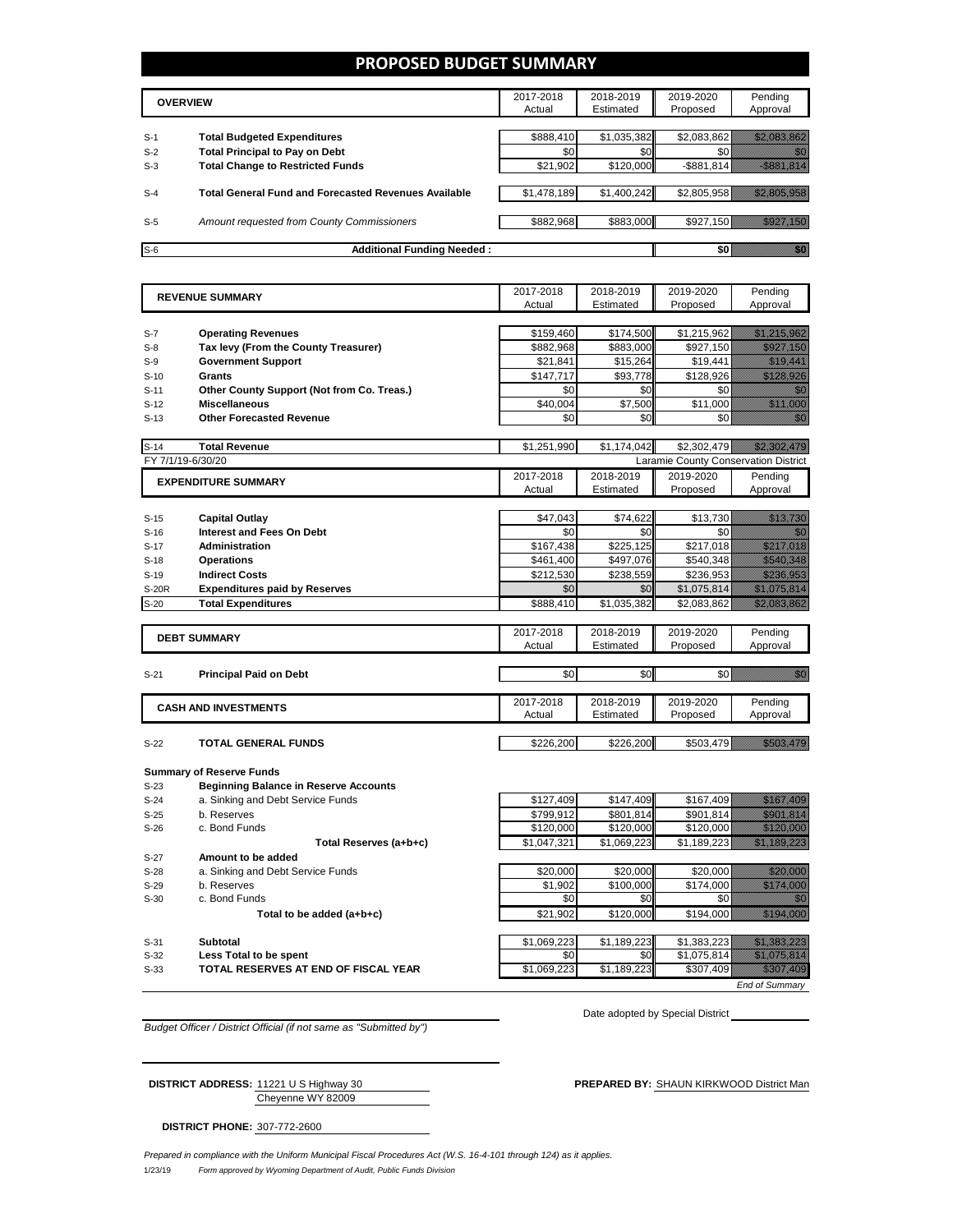# **Proposed Budget**

Laramie County Conservation District

**FYE** 6/30/2020

|                    | <b>NAME OF DISTRICT/BOARD</b>                                                          |           |                 |                      |                                                                                                                                                                                                                                  |
|--------------------|----------------------------------------------------------------------------------------|-----------|-----------------|----------------------|----------------------------------------------------------------------------------------------------------------------------------------------------------------------------------------------------------------------------------|
|                    | PROPERTY TAXES AND ASSESSMENTS                                                         |           |                 |                      |                                                                                                                                                                                                                                  |
|                    |                                                                                        |           |                 |                      |                                                                                                                                                                                                                                  |
|                    |                                                                                        | 2017-2018 | 2018-2019       | 2019-2020            | Pending                                                                                                                                                                                                                          |
|                    |                                                                                        | Actual    | Estimated       | Proposed             | Approval                                                                                                                                                                                                                         |
| $R-1$<br>$R-1.1$   | <b>Property Taxes and Assessments Received</b><br>Tax Levy (From the County Treasurer) | \$882,968 | \$883,000       | \$927,150            | <u>est til store og e</u>                                                                                                                                                                                                        |
| $R-1.2$            | <b>Other County Support</b>                                                            | \$0       | \$0             |                      |                                                                                                                                                                                                                                  |
|                    |                                                                                        |           |                 |                      |                                                                                                                                                                                                                                  |
|                    | <b>FORECASTED REVENUE</b>                                                              |           |                 |                      |                                                                                                                                                                                                                                  |
|                    |                                                                                        | 2017-2018 | 2018-2019       | 2019-2020            | Pending                                                                                                                                                                                                                          |
|                    |                                                                                        | Actual    | Estimated       | Proposed             | Approval                                                                                                                                                                                                                         |
| $R-2$              | <b>Revenues from Other Governments</b>                                                 |           |                 |                      |                                                                                                                                                                                                                                  |
| $R - 2.1$          | State Aid                                                                              | \$11,841  | \$10,264        | \$9,441              | <u>i ka</u>                                                                                                                                                                                                                      |
| $R-2.2$            | Additional County Aid (non-treasurer)                                                  | \$10,000  | \$5,000         | \$10,000             | <u> Karl Sara</u>                                                                                                                                                                                                                |
| $R - 2.3$          | City (or Town) Aid                                                                     | \$0       | \$0             |                      |                                                                                                                                                                                                                                  |
| $R-2.4$            | Other (Specify)                                                                        | \$0       | \$0             |                      |                                                                                                                                                                                                                                  |
| $R-2.5$            | <b>Total Government Support</b>                                                        | \$21,841  | \$15,264        | \$19,441             | <u>in Mariji (</u>                                                                                                                                                                                                               |
| $R-3$              | <b>Operating Revenues</b>                                                              |           |                 |                      |                                                                                                                                                                                                                                  |
| $R-3.1$            | <b>Customer Charges</b>                                                                | \$0       | \$0             |                      |                                                                                                                                                                                                                                  |
| $R - 3.2$          | Sales of Goods or Services                                                             | \$159,460 | \$126,500       | \$132,214            | <u> Kabupatèn Bandaran Indonesia (Kabupatèn Bandaran Indonesia (Kabupatèn Bandaran Indonesia (Kabupatèn Bandaran</u>                                                                                                             |
| $R - 3.3$          | <b>Other Assessments</b>                                                               | \$0       | \$48,000        | \$1,083,748          | <u> Elizabeth Carl</u>                                                                                                                                                                                                           |
| $R - 3.4$          | <b>Total Operating Revenues</b>                                                        | \$159,460 | \$174,500       | \$1,215,962          | a katika katika katika katika katika katika katika katika katika katika katika katika katika katika katika kat<br>Katika katika katika katika katika katika katika katika katika katika katika katika katika katika katika katik |
| $R-4$              | <b>Grants</b>                                                                          |           |                 |                      |                                                                                                                                                                                                                                  |
| $R - 4.1$          | <b>Direct Federal Grants</b>                                                           | \$0       | \$0             |                      |                                                                                                                                                                                                                                  |
| $R - 4.2$          | Federal Grants thru State Agencies<br><b>Grants from State Agencies</b>                | \$40,000  | \$73,818        | \$75,082<br>\$53,844 | <u>e de la construcción de la construcción de la construcción de la construcción de la construcción de la constru</u><br><u>tion and</u>                                                                                         |
| $R-4.3$            | <b>Total Grants</b>                                                                    | \$107,717 | \$19,960        |                      | a kalendari kalendari kalendari kalendari kalendari kalendari kalendari kalendari kalendari kalendari kalendar<br>Kalendari kalendari kalendari kalendari kalendari kalendari kalendari kalendari kalendari kalendari kalendari  |
| $R - 4.4$<br>$R-5$ | <b>Miscellaneous Revenue</b>                                                           | \$147,717 | \$93,778        | \$128,926            |                                                                                                                                                                                                                                  |
| $R - 5.1$          | Interest                                                                               | \$4,453   | \$2,500         | \$6,200              | <u> Karlingan yang berasala</u>                                                                                                                                                                                                  |
| $R - 5.2$          | Other: Specify                                                                         | \$35,551  | \$5,000         | \$4,800              | <u>i ka</u>                                                                                                                                                                                                                      |
| $R-5.3$            | Other: Additional                                                                      |           |                 |                      |                                                                                                                                                                                                                                  |
| $R-5.4$            | <b>Total Miscellaneous</b>                                                             | \$40,004  | \$7,500         | \$11,000             | <u> Karl Sara</u>                                                                                                                                                                                                                |
| $R-5.5$            | <b>Total Forecasted Revenue</b>                                                        | \$369,022 | \$291,042       | \$1,375,329          | <u> Kabupatèn Tanah Baga</u>                                                                                                                                                                                                     |
|                    |                                                                                        |           |                 |                      |                                                                                                                                                                                                                                  |
| $R-6$              | <b>Other Forecasted Revenue</b>                                                        |           |                 |                      |                                                                                                                                                                                                                                  |
| $R - 6.1$          | a. Other past due-as estimated by Co. Treas.                                           |           |                 |                      |                                                                                                                                                                                                                                  |
| $R-6.2$            | b. Other forecasted revenue (specify):                                                 |           |                 |                      |                                                                                                                                                                                                                                  |
| $R-6.3$            |                                                                                        |           |                 |                      |                                                                                                                                                                                                                                  |
| $R-6.4$            |                                                                                        |           |                 |                      |                                                                                                                                                                                                                                  |
| $R-6.5$            |                                                                                        |           |                 |                      |                                                                                                                                                                                                                                  |
| $R-6.6$            | Total Other Forecasted Revenue (a+b)                                                   | \$0       | $\overline{50}$ | $\sqrt{6}$           | en de la familie de la familie de la familie de la familie de la familie de la familie de la familie de la fam<br>Constitution de la familie de la familie de la familie de la familie de la familie de la familie de la familie |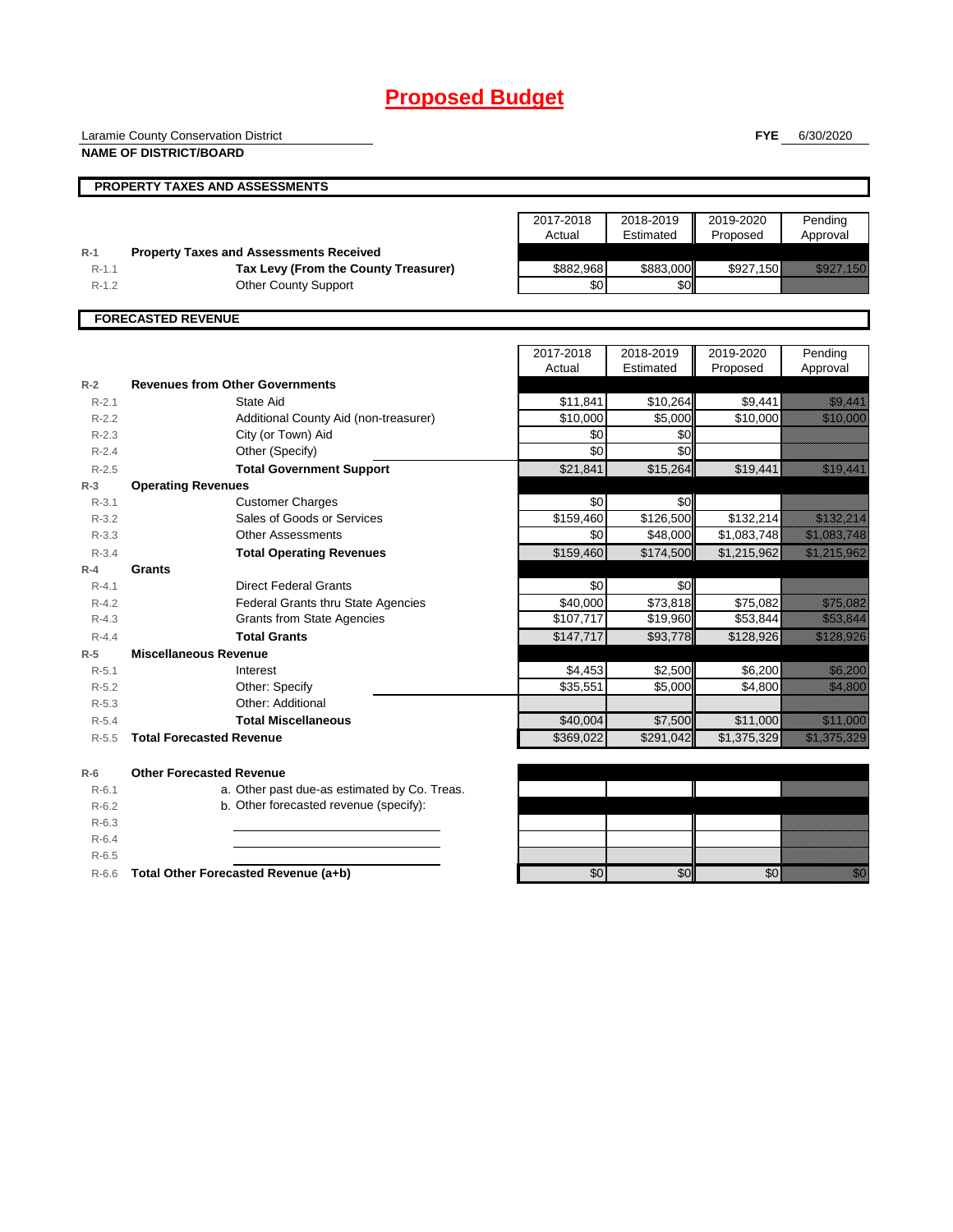## **CAPITAL OUTLAY BUDGET**

| $E-1$     | <b>Capital Outlay</b> |                         |
|-----------|-----------------------|-------------------------|
| $E - 1.1$ |                       | <b>Real Property</b>    |
| $F-12$    |                       | Vehicles                |
| $F-1.3$   |                       | <b>Office Equipment</b> |
| $F-14$    |                       | Other (Specify)         |
| $E - 1.5$ |                       | software                |
| $F-16$    |                       |                         |
| $E - 1.7$ |                       |                         |
| $E-1.8$   | TOTAL CAPITAL OUTLAY  |                         |

|           |                             |                      | 2017-2018 | 2018-2019 | 2019-2020 | Pending                                                                                                                                                                                                                          |
|-----------|-----------------------------|----------------------|-----------|-----------|-----------|----------------------------------------------------------------------------------------------------------------------------------------------------------------------------------------------------------------------------------|
|           |                             |                      | Actual    | Estimated | Proposed  | Approval                                                                                                                                                                                                                         |
|           | <b>Capital Outlay</b>       |                      |           |           |           |                                                                                                                                                                                                                                  |
| $E - 1.1$ |                             | <b>Real Property</b> | \$0       | \$0       | \$0       |                                                                                                                                                                                                                                  |
| $E - 1.2$ |                             | Vehicles             | \$45,032  | \$66,122  | \$8,000   | a katalunggal sa katalunggal sa katalunggal sa katalunggal sa katalunggal sa katalunggal sa katalunggal sa kat                                                                                                                   |
| $E-1.3$   |                             | Office Equipment     | \$1,164   | \$7,000   | \$1,000   | <u> Karl Sara</u>                                                                                                                                                                                                                |
| $E - 1.4$ |                             | Other (Specify)      |           |           |           |                                                                                                                                                                                                                                  |
| $E-1.5$   |                             | software             | \$847     | \$1,500   | \$4,730   | <u>, a chunaich</u>                                                                                                                                                                                                              |
| $E-1.6$   |                             |                      |           |           |           |                                                                                                                                                                                                                                  |
| $E - 1.7$ |                             |                      |           |           |           |                                                                                                                                                                                                                                  |
| $E-1.8$   | <b>TOTAL CAPITAL OUTLAY</b> |                      | \$47,043  | \$74,622  | \$13,730  | a katika katika katika katika katika katika katika katika katika katika katika katika katika katika katika kat<br>Katika katika katika katika katika katika katika katika katika katika katika katika katika katika katika katik |

### **ADMINISTRATION BUDGET**

| $E-2$     | <b>Personnel Services</b>            |                               |
|-----------|--------------------------------------|-------------------------------|
| $E - 2.1$ |                                      | Administrator                 |
| $E - 2.2$ |                                      | Secretary                     |
| $E - 2.3$ |                                      | Clerical                      |
| $E - 2.4$ |                                      | Other (Specify)               |
| $E - 2.5$ |                                      | <b>Financial Coordinator</b>  |
| $E - 2.6$ |                                      |                               |
| $E - 2.7$ |                                      |                               |
| $E-3$     | <b>Board Expenses</b>                |                               |
| $E - 3.1$ |                                      | Travel                        |
| $E - 3.2$ |                                      | Mileage                       |
| $E - 3.3$ |                                      | Other (Specify)               |
| $E - 3.4$ |                                      | conventions                   |
| $E - 3.5$ |                                      | dues-all                      |
| $E - 3.6$ |                                      |                               |
| $E-4$     | <b>Contractual Services</b>          |                               |
| $E - 4.1$ |                                      | Legal                         |
| $E - 4.2$ |                                      | Accounting/Auditing           |
| $E - 4.3$ |                                      | Other (Specify)               |
| $E-4.4$   |                                      |                               |
| $E - 4.5$ |                                      |                               |
| $E - 4.6$ |                                      |                               |
| $E-5$     | <b>Other Administrative Expenses</b> |                               |
| $E - 5.1$ |                                      | <b>Office Supplies</b>        |
| $E - 5.2$ |                                      | Office equipment, rent & repa |
| $E - 5.3$ |                                      | Education                     |
| $E - 5.4$ |                                      | Registrations                 |
| $E - 5.5$ |                                      | Other (Specify)               |
| $E - 5.6$ |                                      | postage                       |
| $E - 5.7$ |                                      | bank charges/misc.            |
| $E - 5.8$ |                                      |                               |
| $E-6$     | TOTAL ADMINISTRATION                 |                               |

|                          |                                      | 2017-2018<br>Actual | 2018-2019<br>Estimated | 2019-2020<br>Proposed | Pending<br>Approval                                                                                                   |
|--------------------------|--------------------------------------|---------------------|------------------------|-----------------------|-----------------------------------------------------------------------------------------------------------------------|
| $\overline{\mathbf{r}}$  | <b>Personnel Services</b>            |                     |                        |                       |                                                                                                                       |
| $E - 2.1$                | Administrator                        | \$66,493            | \$67,948               | \$61,107              | <u>i serialistikan pa</u>                                                                                             |
| $E - 2.2$                | Secretary                            |                     |                        |                       |                                                                                                                       |
| $E - 2.3$                | Clerical                             |                     |                        |                       |                                                                                                                       |
| $E - 2.4$                | Other (Specify)                      |                     |                        |                       |                                                                                                                       |
| $E - 2.5$                | <b>Financial Coordinator</b>         | \$42,282            | \$45,402               | \$46,536              | <u>in Maria Santana (</u>                                                                                             |
| $E - 2.6$                |                                      |                     |                        |                       |                                                                                                                       |
| $E-2.7$                  |                                      |                     |                        |                       |                                                                                                                       |
| $\overline{\phantom{a}}$ | <b>Board Expenses</b>                |                     |                        |                       |                                                                                                                       |
| $E - 3.1$                | Travel                               | \$467               | \$3,000                | \$1,000               | <u> Hillian Sta</u>                                                                                                   |
| $E - 3.2$                | Mileage                              | \$641               | \$800                  | \$800                 | <u>ti ka</u>                                                                                                          |
| $E - 3.3$                | Other (Specify)                      |                     |                        |                       |                                                                                                                       |
| $E - 3.4$                | conventions                          | \$13,875            | $\overline{$}12,500$   | \$18,000              | <u> Kalendari Se</u>                                                                                                  |
| $E - 3.5$                | dues-all                             | \$14,964            | \$15,275               | \$19,775              | <u>in Mariji (</u>                                                                                                    |
| $E - 3.6$                |                                      |                     |                        |                       |                                                                                                                       |
| f.                       | <b>Contractual Services</b>          |                     |                        |                       |                                                                                                                       |
| $E - 4.1$                | Legal                                | \$6,443             | \$50,000               | \$50,000              | <u> Karl Sara</u>                                                                                                     |
| $E - 4.2$                | Accounting/Auditing                  | \$12,000            | \$14,700               | \$13,200              | <u> Hallingar í Heim</u>                                                                                              |
| $E - 4.3$                | Other (Specify)                      |                     |                        |                       |                                                                                                                       |
| $E - 4.4$                |                                      |                     |                        |                       |                                                                                                                       |
| $E-4.5$                  |                                      |                     |                        |                       |                                                                                                                       |
| $E - 4.6$                |                                      |                     |                        |                       |                                                                                                                       |
| $\overline{\phantom{a}}$ | <b>Other Administrative Expenses</b> |                     |                        |                       |                                                                                                                       |
| $E - 5.1$                | <b>Office Supplies</b>               | \$1,297             | \$3,500                | \$1,800               | <u>tik kara</u>                                                                                                       |
| $E - 5.2$                | Office equipment, rent & repair      | \$4.620             | \$4,800                | \$1,000               | <u> Hillinger o</u>                                                                                                   |
| $E - 5.3$                | Education                            |                     |                        |                       |                                                                                                                       |
| $E - 5.4$                | Registrations                        |                     |                        |                       |                                                                                                                       |
| $E - 5.5$                | Other (Specify)                      |                     |                        |                       |                                                                                                                       |
| $E - 5.6$                | postage                              | \$1,375             | \$3,000                | \$1,800               | <u> Karlingham (Karlingham Karlingham Karlingham Karlingham Karlingham Karlingham Karlingham Karlingham Karlingha</u> |
| $E - 5.7$                | bank charges/misc.                   | \$2,983             | \$4,200                | \$2,000               | <u> Hillian Star</u>                                                                                                  |
| $E - 5.8$                |                                      |                     |                        |                       |                                                                                                                       |
| î                        | <b>TOTAL ADMINISTRATION</b>          | \$167,438           | \$225,125              | \$217,018             | <u> Kalifornia (</u>                                                                                                  |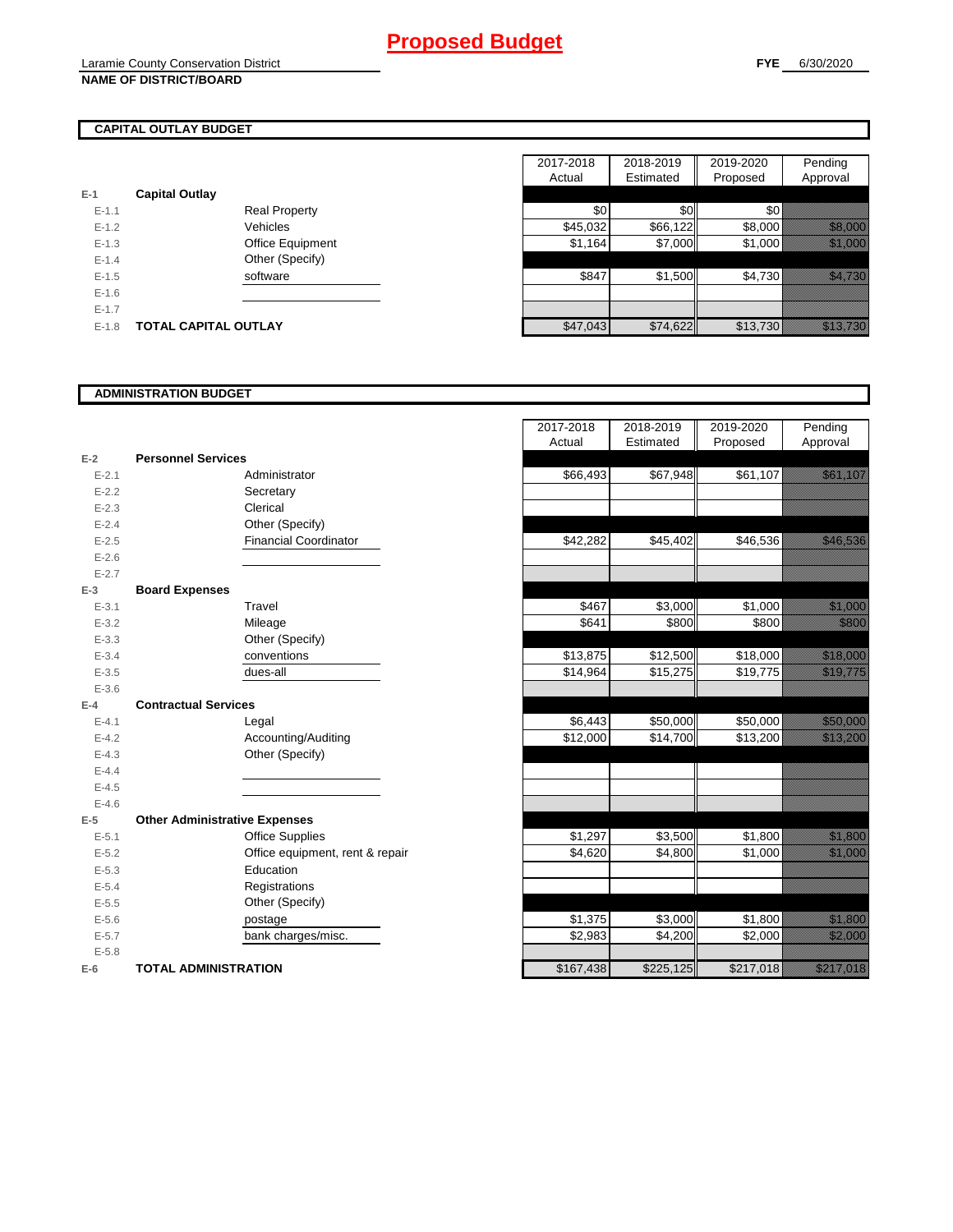# **Proposed Budget**

### **OPERATIONS BUDGET**

|           |                                        | $\cdots$  | $-$<br>- 11 -         | $1.2$ Poot $1$ | '                                                                                                                                                                                                                                |
|-----------|----------------------------------------|-----------|-----------------------|----------------|----------------------------------------------------------------------------------------------------------------------------------------------------------------------------------------------------------------------------------|
| $E-7$     | <b>Personnel Services</b>              |           |                       |                |                                                                                                                                                                                                                                  |
| $E - 7.1$ | Wages--Operations                      | \$258,009 | $\overline{$}237,093$ | \$238,312      | <u>i dheegaalaha iyo dheegaalaha iyo dheegaalaha iyo dheegaalaha iyo dheegaalaha iyo dheegaalaha iyo dheegaalaha</u>                                                                                                             |
| $E - 7.2$ | <b>Service Contracts</b>               | \$0       | \$0                   |                |                                                                                                                                                                                                                                  |
| $E - 7.3$ | Other (Specify)                        |           |                       |                |                                                                                                                                                                                                                                  |
| $E - 7.4$ |                                        |           |                       |                |                                                                                                                                                                                                                                  |
| $E - 7.5$ |                                        |           |                       |                |                                                                                                                                                                                                                                  |
| $E - 7.6$ |                                        |           |                       |                |                                                                                                                                                                                                                                  |
| $E-8$     | <b>Travel</b>                          |           |                       |                |                                                                                                                                                                                                                                  |
| $E - 8.1$ | Mileage                                |           |                       |                |                                                                                                                                                                                                                                  |
| $E - 8.2$ | Other (Specify)                        |           |                       |                |                                                                                                                                                                                                                                  |
| $E - 8.3$ | fuel                                   | \$10,231  | \$13,200              | \$10,900       | <u> Karl Sara</u>                                                                                                                                                                                                                |
| $E - 8.4$ |                                        |           |                       |                |                                                                                                                                                                                                                                  |
| $E - 8.5$ |                                        |           |                       |                |                                                                                                                                                                                                                                  |
| $E-9$     | <b>Operating supplies (List)</b>       |           |                       |                |                                                                                                                                                                                                                                  |
| $E - 9.1$ | maintenance/repairs                    | \$7,048   | \$12,200              | \$7,500        | <u>i ka</u>                                                                                                                                                                                                                      |
| $E - 9.2$ | supplies                               | \$1,131   | \$11,500              | \$3,500        | <u> Kalendaria (</u>                                                                                                                                                                                                             |
| $E - 9.3$ |                                        |           |                       |                |                                                                                                                                                                                                                                  |
| $E-9.4$   |                                        |           |                       |                |                                                                                                                                                                                                                                  |
| $E-9.5$   |                                        |           |                       |                |                                                                                                                                                                                                                                  |
| $E-10$    | <b>Program Services (List)</b>         |           |                       |                |                                                                                                                                                                                                                                  |
| $E-10.1$  | Education program                      | \$24,021  | \$26,200              | \$32,800       | a katalunggal sa katalunggal sa katalunggal sa katalunggal sa katalunggal sa katalunggal sa katalunggal sa kat                                                                                                                   |
| $E-10.2$  | Water program                          | \$52,746  | \$60,313              | \$55,230       | a katalunggal sa katalunggal sa katalunggal sa katalunggal sa katalunggal sa katalunggal sa katalunggal sa kat                                                                                                                   |
| $E-10.3$  | Wildlife/Range program                 | \$500     | \$3,000               | \$25,493       | <u>estas por estas por estas por estas por estas por estas por estas por estas por estas por estas por estas por</u>                                                                                                             |
| $E-10.4$  | Tree program                           | \$98,801  | \$103,020             | \$82,106       | <u>i seriali parti di seriali di seriali di seriali di seriali di seriali di seriali di seriali di seriali di se</u>                                                                                                             |
| $E-10.5$  |                                        |           |                       |                |                                                                                                                                                                                                                                  |
| $E-11$    | <b>Contractual Arrangements (List)</b> |           |                       |                |                                                                                                                                                                                                                                  |
| $E-11.1$  | Living Snow Fence pro.                 | \$5,634   | \$21,550              | \$70,244       | <u>in dhe që përfshën për përfshën për përfshën për përfshën për përfshën për përfshën për përfshën për përfshë</u>                                                                                                              |
| $E-11.2$  |                                        |           |                       |                |                                                                                                                                                                                                                                  |
| $E-11.3$  |                                        |           |                       |                |                                                                                                                                                                                                                                  |
| $E-11.4$  |                                        |           |                       |                |                                                                                                                                                                                                                                  |
| $E-11.5$  |                                        |           |                       |                |                                                                                                                                                                                                                                  |
| $E-12$    | <b>Other operations (Specify)</b>      |           |                       |                |                                                                                                                                                                                                                                  |
| $E-12.1$  | special projects                       | \$3,280   | \$9,000               | \$14,263       | <u> Karl Barat da</u>                                                                                                                                                                                                            |
| $E-12.2$  |                                        |           |                       |                |                                                                                                                                                                                                                                  |
| $E-12.3$  |                                        |           |                       |                |                                                                                                                                                                                                                                  |
| $E-12.4$  |                                        |           |                       |                |                                                                                                                                                                                                                                  |
| $E-12.5$  |                                        |           |                       |                |                                                                                                                                                                                                                                  |
| $E-13$    | <b>TOTAL OPERATIONS</b>                | \$461,400 | \$497,076             | \$540,348      | e all'internazionale all'internazionale all'internazionale all'internazionale all'internazionale all'internazi<br>Nel 1990 della Carlo Carlo Carlo Carlo Carlo Carlo Carlo Carlo Carlo Carlo Carlo Carlo Carlo Carlo Carlo Carlo |

|                |                                        | 2017-2018                | 2018-2019 | 2019-2020 | Pending                                                                                                                                                                                                                          |
|----------------|----------------------------------------|--------------------------|-----------|-----------|----------------------------------------------------------------------------------------------------------------------------------------------------------------------------------------------------------------------------------|
|                |                                        | Actual                   | Estimated | Proposed  | Approval                                                                                                                                                                                                                         |
| $\overline{7}$ | <b>Personnel Services</b>              |                          |           |           |                                                                                                                                                                                                                                  |
| $E - 7.1$      | Wages--Operations                      | \$258,009                | \$237,093 | \$238,312 | <u>e de la provincia de la pro</u>                                                                                                                                                                                               |
| $E - 7.2$      | <b>Service Contracts</b>               | \$0                      | \$0       |           |                                                                                                                                                                                                                                  |
| $E - 7.3$      | Other (Specify)                        |                          |           |           |                                                                                                                                                                                                                                  |
| $E - 7.4$      |                                        |                          |           |           |                                                                                                                                                                                                                                  |
| $E - 7.5$      |                                        |                          |           |           |                                                                                                                                                                                                                                  |
| $E - 7.6$      |                                        |                          |           |           |                                                                                                                                                                                                                                  |
| 8              | <b>Travel</b>                          |                          |           |           |                                                                                                                                                                                                                                  |
| $E - 8.1$      | Mileage                                |                          |           |           |                                                                                                                                                                                                                                  |
| $E - 8.2$      | Other (Specify)                        |                          |           |           |                                                                                                                                                                                                                                  |
| $E - 8.3$      | fuel                                   | \$10,231                 | \$13,200  | \$10,900  | <u> Kabupatèn Ta</u>                                                                                                                                                                                                             |
| $E - 8.4$      |                                        |                          |           |           |                                                                                                                                                                                                                                  |
| $E - 8.5$      |                                        |                          |           |           |                                                                                                                                                                                                                                  |
| 9              | <b>Operating supplies (List)</b>       |                          |           |           |                                                                                                                                                                                                                                  |
| $E-9.1$        | maintenance/repairs                    | \$7,048                  | \$12,200  | \$7,500   | <u> Karlingan Sa</u>                                                                                                                                                                                                             |
| $E-9.2$        | supplies                               | \$1,131                  | \$11,500  | \$3,500   | <u>tion and the community of the community of the community of the community of the community of the community of </u>                                                                                                           |
| $E - 9.3$      |                                        |                          |           |           |                                                                                                                                                                                                                                  |
| $E - 9.4$      |                                        |                          |           |           |                                                                                                                                                                                                                                  |
| $E - 9.5$      |                                        |                          |           |           |                                                                                                                                                                                                                                  |
| 10             | <b>Program Services (List)</b>         |                          |           |           |                                                                                                                                                                                                                                  |
| $E-10.1$       | Education program                      | \$24,021                 | \$26,200  | \$32,800  | <u> Hillingar í H</u>                                                                                                                                                                                                            |
| $E-10.2$       | Water program                          | \$52,746                 | \$60,313  | \$55,230  | <u> Karl Million S</u>                                                                                                                                                                                                           |
| $E-10.3$       | Wildlife/Range program                 | \$500                    | \$3,000   | \$25,493  | <u>e de la componenta</u>                                                                                                                                                                                                        |
| $E-10.4$       | Tree program                           | \$98,801                 | \$103,020 | \$82,106  | e de la provincia de la construcción de la construcción de la construcción de la construcción de la construcci<br>En la construcción de la construcción de la construcción de la construcción de la construcción de la construcc |
| $E-10.5$       |                                        |                          |           |           |                                                                                                                                                                                                                                  |
| 11             | <b>Contractual Arrangements (List)</b> |                          |           |           |                                                                                                                                                                                                                                  |
| $E-11.1$       | Living Snow Fence pro.                 | \$5,634                  | \$21,550  | \$70,244  | <u>ilikuwa matu alikuwa mwiliofarika mwiliofarika mwiliofarika mwiliofarika mwiliofarika mwiliofarika mwiliofarik</u>                                                                                                            |
| $E-11.2$       |                                        |                          |           |           |                                                                                                                                                                                                                                  |
| $E-11.3$       |                                        |                          |           |           |                                                                                                                                                                                                                                  |
| $E-11.4$       |                                        |                          |           |           |                                                                                                                                                                                                                                  |
| $E-11.5$       |                                        |                          |           |           |                                                                                                                                                                                                                                  |
| 12             | <b>Other operations (Specify)</b>      |                          |           |           |                                                                                                                                                                                                                                  |
| $E-12.1$       | special projects                       | \$3,280                  | \$9,000   | \$14,263  | <u>era de la contrada de la contrada de la contrada de la contrada de la contrada de la contrada de la contrada d</u>                                                                                                            |
| $E-12.2$       |                                        |                          |           |           |                                                                                                                                                                                                                                  |
| $E-12.3$       |                                        |                          |           |           |                                                                                                                                                                                                                                  |
| $E-12.4$       |                                        |                          |           |           |                                                                                                                                                                                                                                  |
| $E-12.5$       |                                        |                          |           |           |                                                                                                                                                                                                                                  |
| $42 -$         | TOTAL OPERATIONS                       | $R$ <sub>461</sub> $100$ | QAOZOZ    | CFAO 318  | <u>ka ka matsa a</u>                                                                                                                                                                                                             |

ī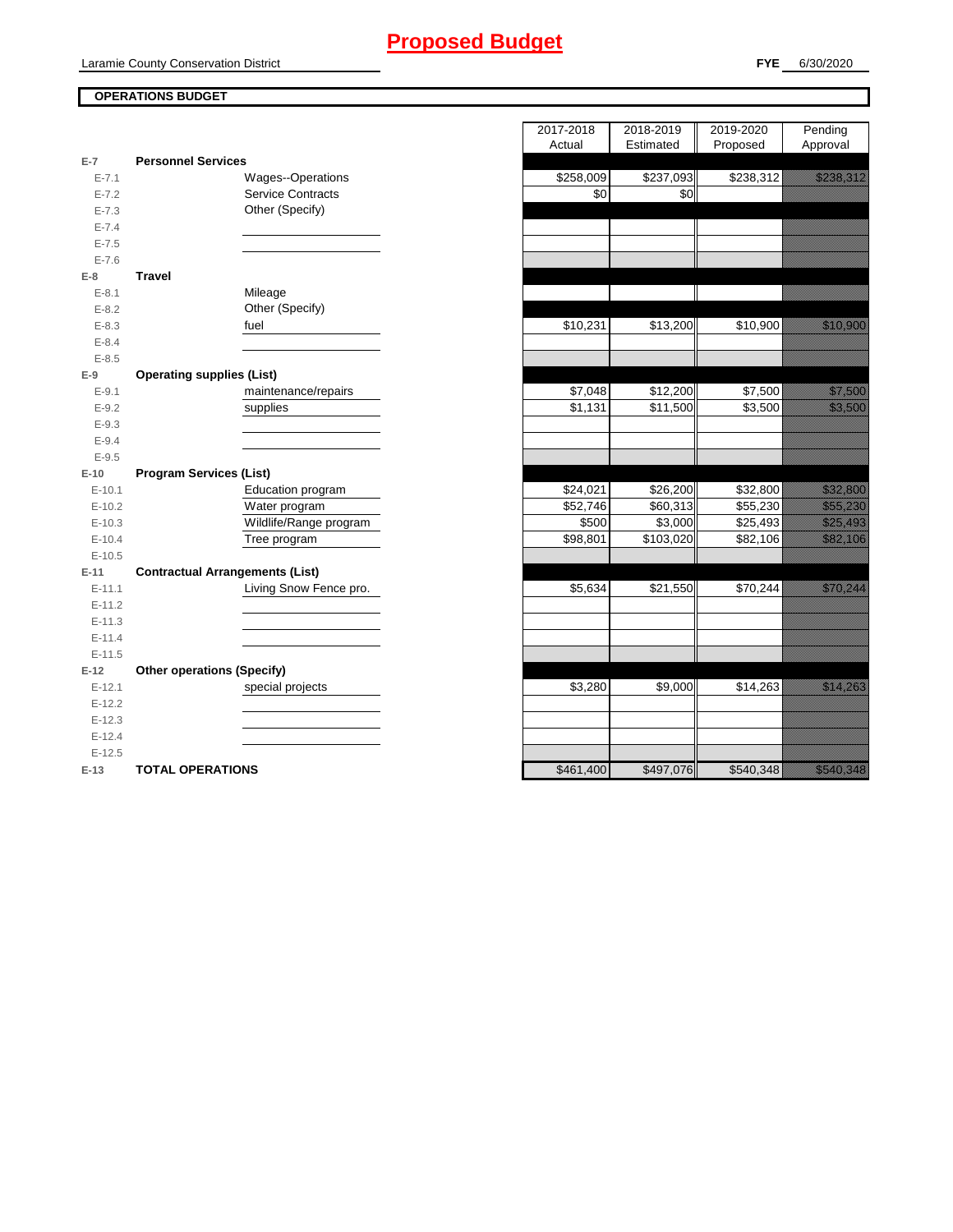# **Proposed Budget**

Laramie County Conservation District

## **INDIRECT COSTS BUDGET**

|          |                             |                              | 2017-2018 | 2018-2019 | 2019-2020 | Pending                                                                                                               |
|----------|-----------------------------|------------------------------|-----------|-----------|-----------|-----------------------------------------------------------------------------------------------------------------------|
|          |                             |                              | Actual    | Estimated | Proposed  | Approval                                                                                                              |
| $E-14$   | <b>Insurance</b>            |                              |           |           |           |                                                                                                                       |
| $E-14.1$ |                             | Liability                    | \$3,905   | \$3,905   | \$4,023   | <u> Karlin Maria Sant</u>                                                                                             |
| $E-14.2$ |                             | Buildings and vehicles       | \$4,803   | \$16,619  | \$8,000   | <u> Karlingan Sa</u>                                                                                                  |
| $E-14.3$ |                             | Equipment                    | \$0       | \$0       | \$0∤      |                                                                                                                       |
| $E-14.4$ |                             | Other (Specify)              |           |           |           |                                                                                                                       |
| $E-14.5$ |                             | <b>Treasurer Bond</b>        | \$210     | \$325     | \$1,000   | <u>tik kara</u>                                                                                                       |
| $E-14.6$ |                             |                              |           |           |           |                                                                                                                       |
| $E-14.7$ |                             |                              |           |           |           |                                                                                                                       |
| $E-15$   | Indirect payroll costs:     |                              |           |           |           |                                                                                                                       |
| $E-15.1$ |                             | FICA (Social Security) taxes | \$25,584  | \$27,360  | \$26,074  | <u>till framfördur och f</u>                                                                                          |
| $E-15.2$ |                             | <b>Workers Compensation</b>  | \$6,997   | \$9,294   | \$8,552   | <u>tik ka</u>                                                                                                         |
| $E-15.3$ |                             | <b>Unemployment Taxes</b>    | \$880     | \$1,195   | \$875     | <u> Karatifu</u>                                                                                                      |
| $E-15.4$ |                             | Retirement                   | \$54,950  | \$61,228  | \$60,758  | <u>tik alaman </u>                                                                                                    |
| $E-15.5$ |                             | Health Insurance             | \$115,201 | \$118,633 | \$127,671 | <u> Kalifornia kontroll</u>                                                                                           |
| $E-15.6$ |                             | Other (Specify)              |           |           |           |                                                                                                                       |
| $E-15.7$ |                             |                              |           |           |           |                                                                                                                       |
| $E-15.8$ |                             |                              |           |           |           |                                                                                                                       |
| $E-15.9$ |                             |                              |           |           |           |                                                                                                                       |
| $E-17$   | <b>TOTAL INDIRECT COSTS</b> |                              | \$212,530 | \$238,559 | \$236,953 | <u>ta alikuwa mwaka wa Tanzania alikuwa mwaka wa Tanzania alikuwa mwaka wa Tanzania alikuwa mwaka wa Tanzania ali</u> |

#### **DEBT SERVICE BUDGET**

|         |                           | 2017-2018 | 2018-2019 | 2019-2020 | Pending  |
|---------|---------------------------|-----------|-----------|-----------|----------|
|         |                           | Actual    | Estimated | Proposed  | Approval |
| $D-1$   | <b>Debt Service</b>       |           |           |           |          |
| $D-1.1$ | Principal                 |           |           |           |          |
| $D-1.2$ | Interest                  |           |           |           |          |
| $D-1.3$ | Fees                      |           |           |           |          |
| $D-2$   | <b>TOTAL DEBT SERVICE</b> | \$0       | \$0       | \$0       | 199      |